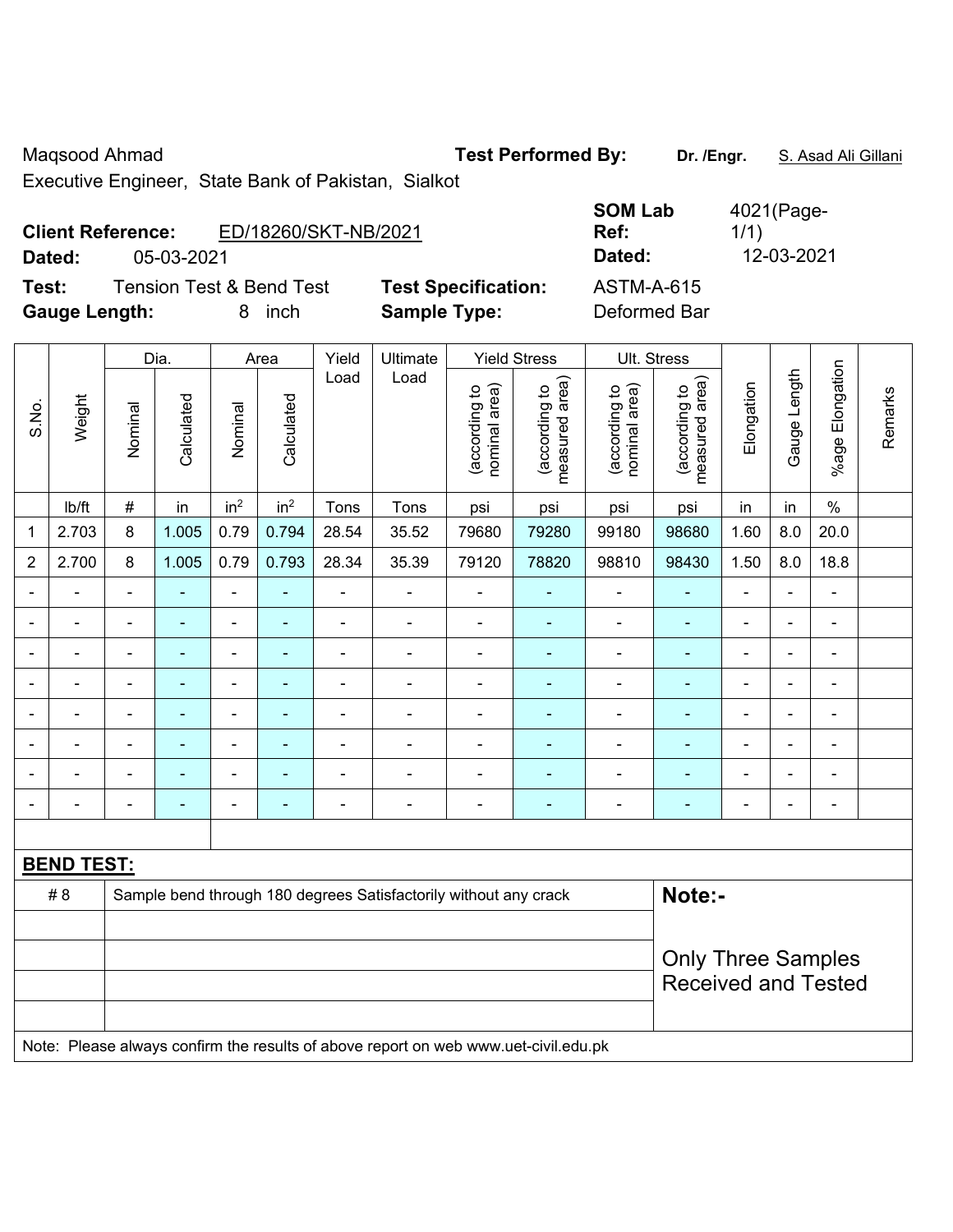Secrertary **Test Performed By:** Dr. /Engr. **M Irfan Ul Hassan** 

Engineers Town Society Ltd., Lahore

## **Client Reference:** 8349-

**Dated:** 11-03-2021 **Dated:** 12-03-2021

**Test:** Tension Test & Bend Test **Test Specification: Gauge Length:** 8 inch **Sample Type:** Deformed Bar

| <b>SOM Lab</b>    | 4022 (Page- |
|-------------------|-------------|
| Ref:              | 1/1)        |
| Dated:            | 12-03-2021  |
| <b>ASTM-A-615</b> |             |

|                          |                   |                | Dia.           |                          | Area                     | Yield          | Ultimate                                                                            |                                | <b>Yield Stress</b>             |                                | Ult. Stress                     |                          |                |                          |         |
|--------------------------|-------------------|----------------|----------------|--------------------------|--------------------------|----------------|-------------------------------------------------------------------------------------|--------------------------------|---------------------------------|--------------------------------|---------------------------------|--------------------------|----------------|--------------------------|---------|
| S.No.                    | Weight            | Nominal        | Calculated     | Nominal                  | Calculated               | Load           | Load                                                                                | nominal area)<br>(according to | (according to<br>measured area) | (according to<br>nominal area) | (according to<br>measured area) | Elongation               | Gauge Length   | Elongation<br>$%$ age I  | Remarks |
|                          | Ib/ft             | $\#$           | in             | in <sup>2</sup>          | in <sup>2</sup>          | Tons           | Tons                                                                                | psi                            | psi                             | psi                            | psi                             | in                       | in             | $\frac{0}{0}$            |         |
| 1                        | 0.662             | $\overline{4}$ | 0.498          | 0.20                     | 0.195                    | 7.19           | 9.25                                                                                | 79250                          | 81280                           | 101960                         | 104570                          | 1.00                     | 8.0            | 12.5                     |         |
| $\overline{2}$           | 0.663             | $\overline{4}$ | 0.498          | 0.20                     | 0.195                    | 7.39           | 9.12                                                                                | 81500                          | 83590                           | 100610                         | 103190                          | 1.20                     | 8.0            | 15.0                     |         |
|                          |                   | $\blacksquare$ |                | ÷,                       |                          | ä,             | $\blacksquare$                                                                      |                                |                                 | ä,                             | ä,                              |                          | $\blacksquare$ | $\blacksquare$           |         |
| $\blacksquare$           |                   | $\blacksquare$ | $\blacksquare$ | $\blacksquare$           | $\overline{\phantom{a}}$ | $\blacksquare$ | $\blacksquare$                                                                      | $\blacksquare$                 | $\blacksquare$                  | $\overline{\phantom{a}}$       | ٠                               | $\blacksquare$           | $\blacksquare$ | $\overline{\phantom{a}}$ |         |
| $\overline{\phantom{a}}$ |                   | $\blacksquare$ | $\blacksquare$ | $\overline{\phantom{a}}$ | $\blacksquare$           | ä,             | $\frac{1}{2}$                                                                       | $\blacksquare$                 | $\blacksquare$                  | $\overline{\phantom{a}}$       | ÷                               | $\overline{\phantom{a}}$ | $\blacksquare$ | $\blacksquare$           |         |
|                          | $\blacksquare$    | $\blacksquare$ | $\blacksquare$ | $\overline{\phantom{a}}$ | $\overline{\phantom{a}}$ | ÷              | ÷                                                                                   | ÷,                             | ÷,                              | $\blacksquare$                 | ÷                               | $\blacksquare$           | $\blacksquare$ | $\blacksquare$           |         |
| $\blacksquare$           | $\blacksquare$    | $\blacksquare$ | $\blacksquare$ | $\blacksquare$           | $\blacksquare$           | ä,             | $\frac{1}{2}$                                                                       | $\blacksquare$                 | $\blacksquare$                  | ä,                             | ÷,                              | $\blacksquare$           | $\overline{a}$ | $\blacksquare$           |         |
|                          |                   |                |                | $\blacksquare$           |                          |                |                                                                                     |                                | ÷                               |                                |                                 |                          |                | $\blacksquare$           |         |
|                          |                   |                |                | $\overline{\phantom{0}}$ |                          |                | $\blacksquare$                                                                      | $\blacksquare$                 | ä,                              | $\blacksquare$                 | ÷                               |                          |                | $\blacksquare$           |         |
| $\blacksquare$           |                   | ä,             | $\blacksquare$ | $\blacksquare$           | $\blacksquare$           | $\blacksquare$ | ä,                                                                                  | $\blacksquare$                 | ÷                               | $\blacksquare$                 | ÷                               | $\blacksquare$           | ä,             | $\blacksquare$           |         |
|                          |                   |                |                |                          |                          |                |                                                                                     |                                |                                 |                                |                                 |                          |                |                          |         |
|                          | <b>BEND TEST:</b> |                |                |                          |                          |                |                                                                                     |                                |                                 |                                |                                 |                          |                |                          |         |
|                          | #4                |                |                |                          |                          |                | Sample bend through 180 degrees Satisfactorily without any crack                    |                                |                                 |                                | Note:-                          |                          |                |                          |         |
|                          |                   |                |                |                          |                          |                |                                                                                     |                                |                                 |                                |                                 |                          |                |                          |         |
|                          |                   |                |                |                          |                          |                |                                                                                     |                                |                                 |                                | <b>Only Three Samples</b>       |                          |                |                          |         |
|                          |                   |                |                |                          |                          |                |                                                                                     |                                |                                 |                                | <b>Received and Tested</b>      |                          |                |                          |         |
|                          |                   |                |                |                          |                          |                |                                                                                     |                                |                                 |                                |                                 |                          |                |                          |         |
|                          |                   |                |                |                          |                          |                | Note: Please always confirm the results of above report on web www.uet-civil.edu.pk |                                |                                 |                                |                                 |                          |                |                          |         |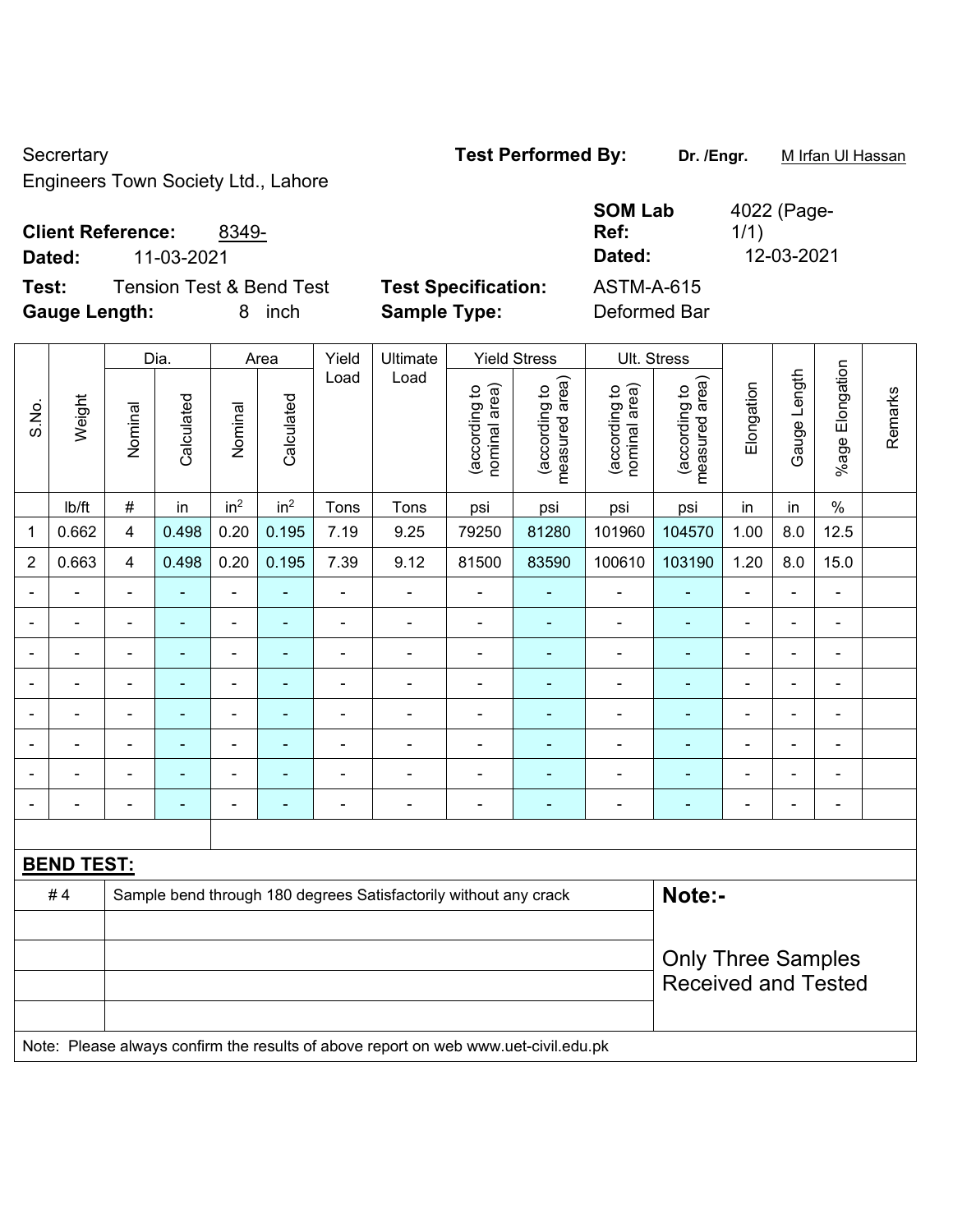Maj Adnan khalid® **Test Performed By: Dr. /Engr.** S. Asad Ali Gillani

Dy Dir MTL, Const. of Addl Rooms at DHA MTL, Sector - B, Town Ph-IX (M/S Tahira Const.)

#### **Client Reference:** 408/241/E/Lab/49/34

**Test:** Tension Test & Bend Test **Test Specification:** ASTM-A-615 **Gauge Length:** 8 inch **Sample Type:** Deformed Bar (Ittefaq Steel)

**SOM Lab Ref:**  4023(Page-1/1) **Dated:** 11-03-2021 **Dated:** 12-03-2021

|                |                   |                | Dia.                   |                          | Area                     | Yield          | Ultimate                                                                            |                                | <b>Yield Stress</b>             |                                | Ult. Stress                            |                |                |                      |         |
|----------------|-------------------|----------------|------------------------|--------------------------|--------------------------|----------------|-------------------------------------------------------------------------------------|--------------------------------|---------------------------------|--------------------------------|----------------------------------------|----------------|----------------|----------------------|---------|
| S.No.          | Weight            | Nominal        | Calculated             | Nominal                  | Calculated               | Load           | Load                                                                                | nominal area)<br>(according to | measured area)<br>(according to | nominal area)<br>(according to | measured area)<br>(according to        | Elongation     | Gauge Length   | Elongation<br>%age l | Remarks |
|                | lb/ft             | $\#$           | in                     | in <sup>2</sup>          | in <sup>2</sup>          | Tons           | Tons                                                                                | psi                            | psi                             | psi                            | psi                                    | in             | in             | $\%$                 |         |
| 1              | 1.505             | $6\phantom{1}$ | 0.750                  | 0.44                     | 0.442                    | 12.95          | 19.88                                                                               | 64890                          | 64600                           | 99640                          | 99190                                  | 1.40           | 8.0            | 17.5                 |         |
| $\overline{2}$ | 1.508             | $\,6\,$        | 0.751                  | 0.44                     | 0.443                    | 13.02          | 19.90                                                                               | 65250                          | 64810                           | 99740                          | 99060                                  | 1.40           | 8.0            | 17.5                 |         |
|                |                   | $\blacksquare$ |                        | ÷,                       | ۰                        | ÷              | ÷,                                                                                  | ÷,                             | $\overline{\phantom{a}}$        | ÷,                             | $\blacksquare$                         | ä,             | $\blacksquare$ | $\blacksquare$       |         |
|                |                   |                | $\blacksquare$         | ÷                        |                          | $\blacksquare$ | ä,                                                                                  | $\overline{a}$                 | $\overline{\phantom{a}}$        | $\blacksquare$                 | $\blacksquare$                         | $\blacksquare$ |                | $\blacksquare$       |         |
|                |                   |                |                        | ۰                        |                          | $\blacksquare$ | $\blacksquare$                                                                      |                                |                                 | ä,                             | Ē.                                     |                |                | $\blacksquare$       |         |
|                |                   |                |                        | ÷                        |                          | $\blacksquare$ | $\blacksquare$                                                                      | Ē,                             |                                 | -                              | $\blacksquare$<br>Ē.<br>$\blacksquare$ |                |                |                      |         |
| $\overline{a}$ |                   | $\blacksquare$ | Ē,                     | $\overline{a}$           | ۰                        | ÷              | $\blacksquare$                                                                      | $\blacksquare$                 | $\blacksquare$                  | $\qquad \qquad \blacksquare$   | ÷                                      | $\blacksquare$ | $\blacksquare$ | $\blacksquare$       |         |
|                | $\blacksquare$    | $\blacksquare$ | $\blacksquare$         | $\overline{\phantom{0}}$ | $\overline{\phantom{0}}$ | ÷              | ÷,                                                                                  | $\overline{a}$                 | $\overline{\phantom{a}}$        | $\blacksquare$                 | $\blacksquare$                         | $\blacksquare$ | $\blacksquare$ | $\blacksquare$       |         |
| $\blacksquare$ | $\blacksquare$    | $\blacksquare$ | Ē,                     | $\frac{1}{2}$            | ۰                        | ÷              | ÷,                                                                                  | $\blacksquare$                 | $\blacksquare$                  | $\qquad \qquad \blacksquare$   | $\blacksquare$                         | $\blacksquare$ | $\blacksquare$ | $\blacksquare$       |         |
| $\blacksquare$ | $\blacksquare$    | $\blacksquare$ | $\blacksquare$         | $\blacksquare$           | ۰                        | ÷,             | ÷,                                                                                  | $\blacksquare$                 | $\blacksquare$                  | $\qquad \qquad \blacksquare$   | $\blacksquare$                         | ä,             | $\blacksquare$ | $\blacksquare$       |         |
|                |                   |                |                        |                          |                          |                |                                                                                     |                                |                                 |                                |                                        |                |                |                      |         |
|                | <b>BEND TEST:</b> |                |                        |                          |                          |                |                                                                                     |                                |                                 |                                |                                        |                |                |                      |         |
|                |                   |                | No Bend test performed |                          |                          |                |                                                                                     |                                |                                 |                                | Note:-                                 |                |                |                      |         |
|                |                   |                |                        |                          |                          |                |                                                                                     |                                |                                 |                                |                                        |                |                |                      |         |
|                |                   |                |                        |                          |                          |                |                                                                                     |                                |                                 |                                | <b>Only Two Samples</b>                |                |                |                      |         |
|                |                   |                |                        |                          |                          |                |                                                                                     |                                |                                 |                                | <b>Received and Tested</b>             |                |                |                      |         |
|                |                   |                |                        |                          |                          |                |                                                                                     |                                |                                 |                                |                                        |                |                |                      |         |
|                |                   |                |                        |                          |                          |                | Note: Please always confirm the results of above report on web www.uet-civil.edu.pk |                                |                                 |                                |                                        |                |                |                      |         |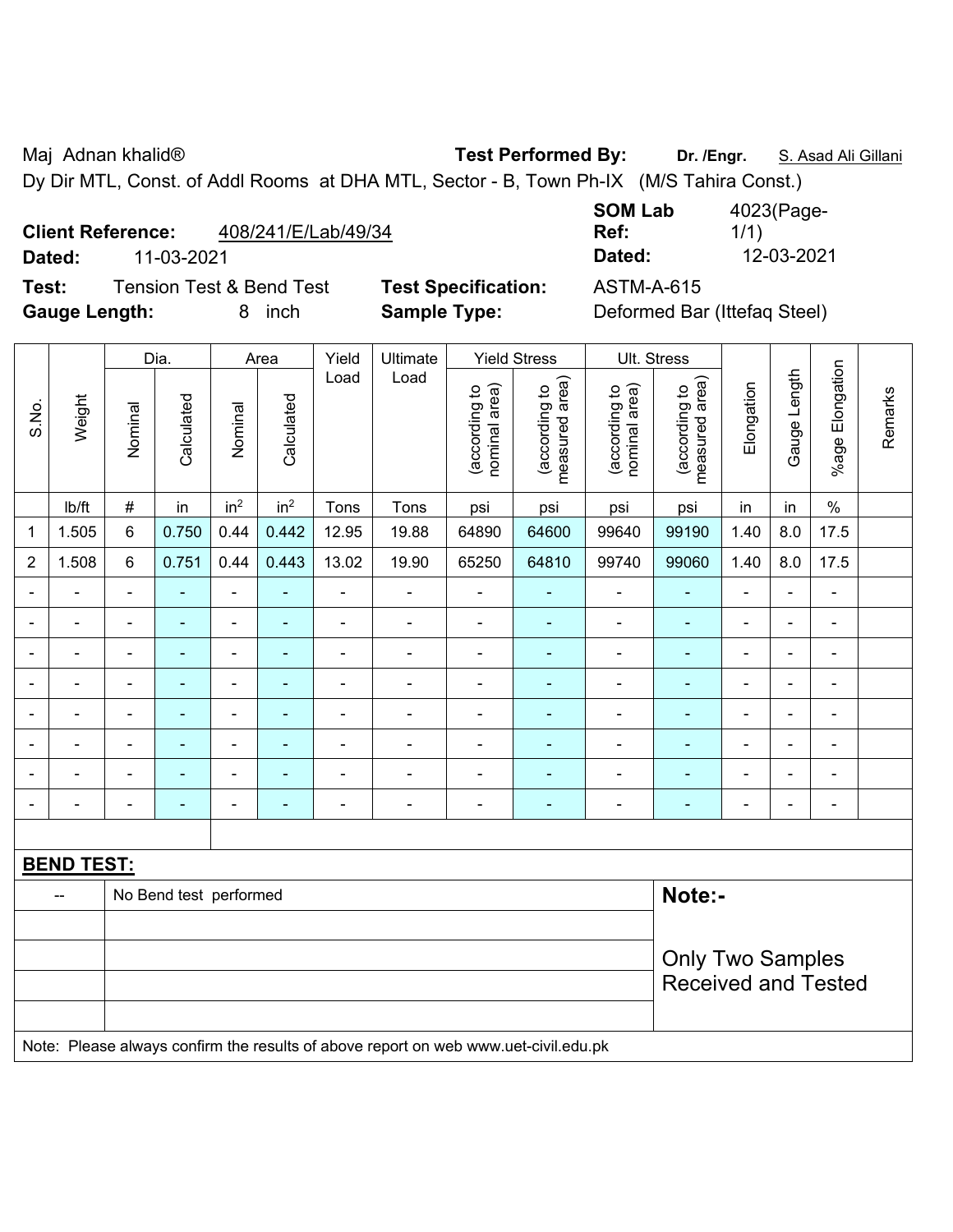Engr. Irfan Ali **Test Performed By: Dr. /Engr.**  Manager Project, Ittefaq Construction Services, Lahore

| <b>Client Reference:</b> |            | ICS/H.O/B.T.P/41                    |                            | <b>SOM Lab Ref:</b> | 1/1)       |
|--------------------------|------------|-------------------------------------|----------------------------|---------------------|------------|
| Dated:                   | 11-03-2021 |                                     |                            | Dated:              | 12-03-2021 |
| Test:                    |            | <b>Tension Test &amp; Bend Test</b> | <b>Test Specification:</b> | ASTM-A-615          |            |
| <b>Gauge Length:</b>     |            | inch                                | <b>Sample Type:</b>        | Deformed Bar        |            |

|                |                   |                | Dia.       |                 | Area                     | Yield | Ultimate                                                                            |                                   | <b>Yield Stress</b>             |                                | Ult. Stress                     |                |              |                          |         |
|----------------|-------------------|----------------|------------|-----------------|--------------------------|-------|-------------------------------------------------------------------------------------|-----------------------------------|---------------------------------|--------------------------------|---------------------------------|----------------|--------------|--------------------------|---------|
| S.No.          | Weight            | Nominal        | Calculated | Nominal         | Calculated               | Load  | Load                                                                                | (according to<br>area)<br>nominal | measured area)<br>(according to | nominal area)<br>(according to | measured area)<br>(according to | Elongation     | Gauge Length | %age Elongation          | Remarks |
|                | lb/ft             | $\#$           | in         | in <sup>2</sup> | in <sup>2</sup>          | Tons  | Tons                                                                                | psi                               | psi                             | psi                            | psi                             | in             | in           | $\%$                     |         |
| 1              | 2.686             | 8              | 1.002      | 0.79            | 0.789                    | 23.16 | 36.95                                                                               | 64660                             | 64740                           | 103160                         | 103290                          | 1.30           | 8.0          | 16.3                     |         |
| $\overline{2}$ | 2.698             | 8              | 1.005      | 0.79            | 0.793                    | 23.24 | 37.00                                                                               | 64890                             | 64640                           | 103300                         | 102910                          | 1.20           | 8.0          | 15.0                     |         |
| 3              | 0.151             | 6              | 0.237      | 0.44            | 0.044                    | 13.22 | 21.30                                                                               | 66270                             | 662680                          | 106790                         | 1067850                         | 1.20           | 8.0          | 15.0                     |         |
| 4              | 1.561             | 6              | 0.764      | 0.44            | 0.459                    | 13.46 | 21.56                                                                               | 67450                             | 64660                           | 108070                         | 103590                          | 1.30           | 8.0          | 16.3                     |         |
| 5              | 0.653             | 4              | 0.494      | 0.20            | 0.192                    | 5.78  | 9.04                                                                                | 63740                             | 66390                           | 99710                          | 103860                          | 1.20           | 8.0          | 15.0                     |         |
| 6              | 0.651             | 4              | 0.493      | 0.20            | 0.191                    | 5.71  | 8.99                                                                                | 62950                             | 65920                           | 99150                          | 103820                          | 1.20           | 8.0          | 15.0                     |         |
|                | ÷.                | $\blacksquare$ | ä,         | $\blacksquare$  | $\overline{\phantom{a}}$ | ä,    | $\blacksquare$                                                                      | $\blacksquare$                    | $\blacksquare$                  | $\overline{a}$                 | ä,                              | $\overline{a}$ |              | $\blacksquare$           |         |
|                |                   |                |            | $\blacksquare$  |                          |       |                                                                                     | $\blacksquare$                    | ٠                               |                                | ÷,                              | $\blacksquare$ |              | $\blacksquare$           |         |
|                |                   |                | ٠          |                 |                          |       | $\blacksquare$                                                                      | $\blacksquare$                    | ٠                               | ä,                             | ÷,                              | ÷.             |              |                          |         |
|                |                   |                |            |                 |                          |       |                                                                                     | $\blacksquare$                    | $\overline{\phantom{0}}$        | -                              | ۰                               |                |              | $\overline{\phantom{0}}$ |         |
|                |                   |                |            |                 |                          |       |                                                                                     |                                   |                                 |                                |                                 |                |              |                          |         |
|                | <b>BEND TEST:</b> |                |            |                 |                          |       |                                                                                     |                                   |                                 |                                |                                 |                |              |                          |         |
|                | # 8               |                |            |                 |                          |       | Sample bend through 180 degrees Satisfactorily without any crack                    |                                   |                                 |                                | Note:-                          |                |              |                          |         |
|                | #6                |                |            |                 |                          |       | Sample bend through 180 degrees Satisfactorily without any crack                    |                                   |                                 |                                |                                 |                |              |                          |         |
|                | #4                |                |            |                 |                          |       | Sample bend through 180 degrees Satisfactorily without any crack                    |                                   |                                 |                                | <b>Only Nine Samples</b>        |                |              |                          |         |
|                |                   |                |            |                 |                          |       |                                                                                     |                                   |                                 |                                | <b>Received and Tested</b>      |                |              |                          |         |
|                |                   |                |            |                 |                          |       |                                                                                     |                                   |                                 |                                |                                 |                |              |                          |         |
|                |                   |                |            |                 |                          |       | Note: Please always confirm the results of above report on web www.uet-civil.edu.pk |                                   |                                 |                                |                                 |                |              |                          |         |

**SOM Lab Ref:** 4024(Page-1/1) **Pesification:** ASTM-A-615

M. Irfan Ul **Hassan**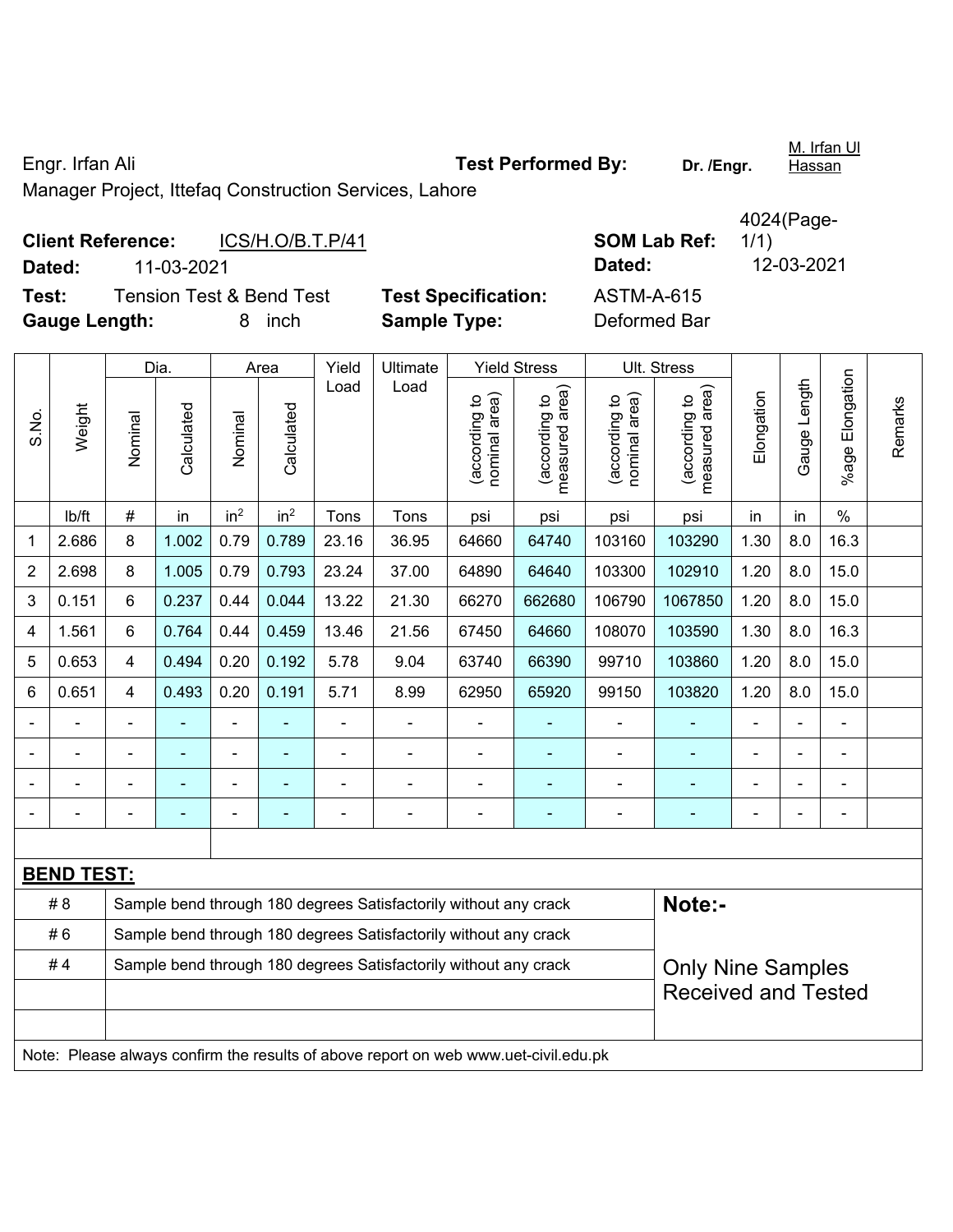Brig Saeed Ahmed Malik SI(M). ® **Test Performed By: Dr. /Engr.** S. Asad Ali Gillani Resident Engineer, NESPAK (Pvt) Ltd. Lahore

# **Client Reference:** 4084/BSAM/104/338

**Test:** Tension Test & Bend Test **Test Specification:** ASTM-A-615 **Gauge Length:** 8 inch **Sample Type:** Deformed Bar (Kamran Steel)

**SOM Lab Ref:**  4026(Page-1/1) **Dated:** 11-03-2021 **Dated:** 12-03-2021

|                |                   |                | Dia.           |                 | Area            | Yield | Ultimate                                                                            |                                | <b>Yield Stress</b>             |                                | Ult. Stress                     |            |                |                          |         |
|----------------|-------------------|----------------|----------------|-----------------|-----------------|-------|-------------------------------------------------------------------------------------|--------------------------------|---------------------------------|--------------------------------|---------------------------------|------------|----------------|--------------------------|---------|
| S.No.          | Weight            | Nominal        | Calculated     | Nominal         | Calculated      | Load  | Load                                                                                | nominal area)<br>(according to | (according to<br>measured area) | nominal area)<br>(according to | (according to<br>measured area) | Elongation | Gauge Length   | Elongation<br>%age l     | Remarks |
|                | Ib/ft             | #              | in             | in <sup>2</sup> | in <sup>2</sup> | Tons  | Tons                                                                                | psi                            | psi                             | psi                            | psi                             | in         | in             | $\%$                     |         |
| 1              | 2.682             | 8              | 1.002          | 0.79            | 0.788           | 26.81 | 35.95                                                                               | 74850                          | 75040                           | 100370                         | 100630                          | 1.30       | 8.0            | 16.3                     |         |
| $\overline{2}$ | 2.677             | 8              | 1.001          | 0.79            | 0.787           | 25.69 | 35.85                                                                               | 71720                          | 71990                           | 100090                         | 100470                          | 1.40       | 8.0            | 17.5                     |         |
| 3              | 1.504             | 6              | 0.750          | 0.44            | 0.442           | 13.61 | 20.13                                                                               | 68210                          | 67910                           | 100910                         | 100460                          | 1.30       | 8.0            | 16.3                     |         |
| $\overline{4}$ | 1.503             | 6              | 0.750          | 0.44            | 0.442           | 13.61 | 20.15                                                                               | 68210                          | 67910                           | 101020                         | 100560                          | 1.40       | 8.0            | 17.5                     |         |
| 5              | 0.672             | 4              | 0.501          | 0.20            | 0.197           | 5.88  | 8.69                                                                                | 64860                          | 65850                           | 95770                          | 97230                           | 1.20       | 8.0            | 15.0                     |         |
| 6              | 0.669             | 4              | 0.501          | 0.20            | 0.197           | 5.93  | 8.74                                                                                | 65420                          | 66420                           | 96340                          | 97800                           | 1.20       | 8.0            | 15.0                     |         |
|                |                   | $\blacksquare$ | $\blacksquare$ |                 |                 | ä,    | ä,                                                                                  | ä,                             |                                 | $\blacksquare$                 | ä,                              |            |                | $\blacksquare$           |         |
|                |                   |                | ä,             |                 |                 |       |                                                                                     | ÷                              |                                 | ÷                              | ä,                              |            |                | $\blacksquare$           |         |
|                |                   |                |                |                 |                 |       |                                                                                     | ä,                             |                                 |                                |                                 |            |                | L,                       |         |
|                |                   |                | ٠              | $\blacksquare$  |                 | Ē,    | $\blacksquare$                                                                      | ÷,                             | ÷,                              | ÷,                             | ÷                               | ÷,         | $\blacksquare$ | $\overline{\phantom{0}}$ |         |
|                |                   |                |                |                 |                 |       |                                                                                     |                                |                                 |                                |                                 |            |                |                          |         |
|                | <b>BEND TEST:</b> |                |                |                 |                 |       |                                                                                     |                                |                                 |                                |                                 |            |                |                          |         |
|                | # 8               |                |                |                 |                 |       | Sample bend through 180 degrees Satisfactorily without any crack                    |                                |                                 |                                | Note:-                          |            |                |                          |         |
|                | #6                |                |                |                 |                 |       | Sample bend through 180 degrees Satisfactorily without any crack                    |                                |                                 |                                |                                 |            |                |                          |         |
|                | #4                |                |                |                 |                 |       | Sample bend through 180 degrees Satisfactorily without any crack                    |                                |                                 |                                | <b>Only Nine Samples</b>        |            |                |                          |         |
|                |                   |                |                |                 |                 |       |                                                                                     |                                |                                 |                                | <b>Received and Tested</b>      |            |                |                          |         |
|                |                   |                |                |                 |                 |       |                                                                                     |                                |                                 |                                |                                 |            |                |                          |         |
|                |                   |                |                |                 |                 |       | Note: Please always confirm the results of above report on web www.uet-civil.edu.pk |                                |                                 |                                |                                 |            |                |                          |         |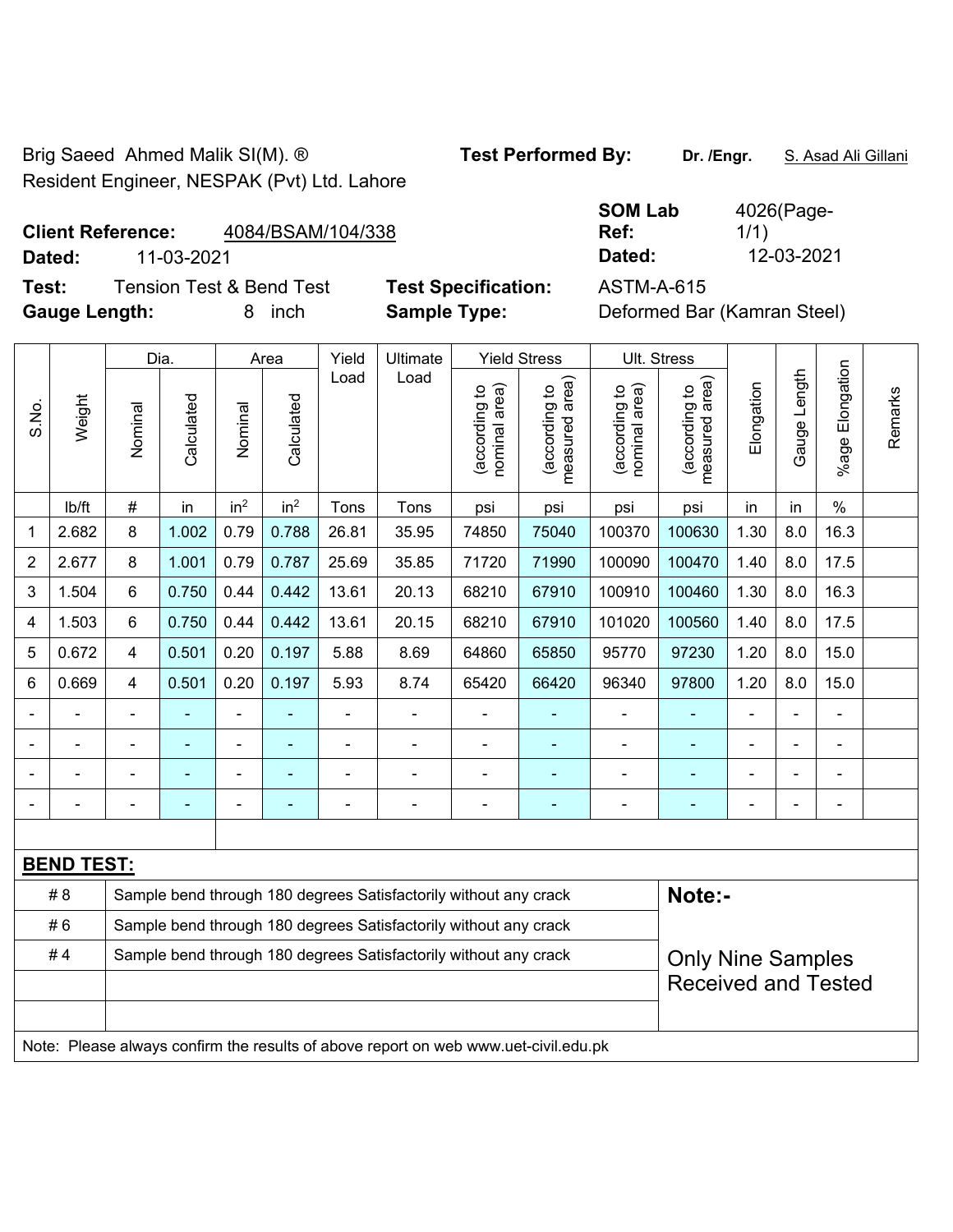Project Manager **Test Performed By:** Dr. /Engr. **S. Asad Ali Gillani** M/S ZKB - Rellable JV, PICIIP - Sialkot

|                      | <b>Client Reference:</b> |                          | Nespak/SAH/ZKB-Reliable/UET/008 | <b>SOM Lab</b><br>Ref:                     | 4027(Page-<br>1/1) |
|----------------------|--------------------------|--------------------------|---------------------------------|--------------------------------------------|--------------------|
| Dated:               | 12-03-2021               |                          |                                 | Dated:                                     | 12-03-2021         |
| Test:                |                          | Tension Test & Bend Test | <b>Test Specification:</b>      | <b>ASTM-A-615</b><br>Deformed Bar (ITTEHAD |                    |
| <b>Guage Length:</b> |                          | inch<br>x                | <b>Sample Type:</b>             | Steel)                                     |                    |

|                          |                   |                          | Dia.           |                          | Area            | Yield          | <b>Ultimate</b>                                                  |                                | <b>Yield Stress</b>             | Ult. Stress                    |                                 |                          |                |                 |         |
|--------------------------|-------------------|--------------------------|----------------|--------------------------|-----------------|----------------|------------------------------------------------------------------|--------------------------------|---------------------------------|--------------------------------|---------------------------------|--------------------------|----------------|-----------------|---------|
| S.No.                    | Weight            | Nominal                  | Calculated     | Nominal                  | Calculated      | Load           | Load                                                             | nominal area)<br>(according to | (according to<br>measured area) | nominal area)<br>(according to | (according to<br>measured area) | Elongation               | Gauge Length   | %age Elongation | Remarks |
|                          | lb/ft             | $\#$                     | in             | in <sup>2</sup>          | in <sup>2</sup> | Tons           | Tons                                                             | psi                            | psi                             | psi                            | psi                             | in                       | in             | $\frac{0}{0}$   |         |
| 1                        | 2.708             | 8                        | 1.007          | 0.79                     | 0.796           | 29.10          | 35.83                                                            | 81250                          | 80640                           | 100030                         | 99280                           | 1.30                     | 8.0            | 16.3            |         |
| $\overline{2}$           | 2.719             | 8                        | 1.009          | 0.79                     | 0.799           | 27.47          | 34.35                                                            | 76700                          | 75830                           | 95900                          | 94820                           | 1.10                     | 8.0            | 13.8            |         |
| 3                        | 0.661             | $\overline{4}$           | 0.497          | 0.20                     | 0.194           | 5.83           | 8.82                                                             | 64300                          | 66290                           | 97230                          | 100240                          | 1.20                     | 8.0            | 15.0            |         |
| 4                        | 0.658             | 4                        | 0.496          | 0.20                     | 0.193           | 5.81           | 8.87                                                             | 64080                          | 66400                           | 97800                          | 101340                          | 1.10                     | 8.0            | 13.8            |         |
| $\overline{\phantom{0}}$ | ۰                 | $\overline{\phantom{0}}$ | $\blacksquare$ | $\overline{\phantom{a}}$ | ۰               | $\overline{a}$ | $\blacksquare$                                                   | $\blacksquare$                 | ٠                               | $\overline{\phantom{0}}$       | ۰                               | $\overline{\phantom{a}}$ | $\blacksquare$ | $\blacksquare$  |         |
|                          |                   | $\blacksquare$           | $\blacksquare$ | $\blacksquare$           | ۰               | $\blacksquare$ | $\blacksquare$                                                   | $\blacksquare$                 | ÷                               | $\blacksquare$                 | ۰                               |                          | $\blacksquare$ | $\blacksquare$  |         |
|                          |                   |                          | -              | ۰                        |                 |                | $\blacksquare$                                                   | $\blacksquare$                 | ۰                               | $\blacksquare$                 | ۰                               |                          |                | $\blacksquare$  |         |
| $\blacksquare$           |                   | $\blacksquare$           | ٠              | $\blacksquare$           | ۰               | $\blacksquare$ | $\blacksquare$                                                   | $\blacksquare$                 | ÷                               | $\blacksquare$                 |                                 | $\blacksquare$           | $\blacksquare$ | $\blacksquare$  |         |
|                          |                   | $\blacksquare$           | ÷,             | $\blacksquare$           |                 |                |                                                                  | Ē,                             | ۰                               | $\blacksquare$                 |                                 |                          | $\blacksquare$ | $\blacksquare$  |         |
|                          |                   |                          | $\blacksquare$ | $\blacksquare$           | ۰               |                | $\blacksquare$                                                   | ÷                              | ÷                               | $\blacksquare$                 | ۰                               |                          |                | $\blacksquare$  |         |
|                          |                   |                          |                |                          |                 |                |                                                                  |                                |                                 |                                |                                 |                          |                |                 |         |
|                          | <b>BEND TEST:</b> |                          |                |                          |                 |                |                                                                  |                                |                                 |                                |                                 |                          |                |                 |         |
|                          | #8                |                          |                |                          |                 |                | Sample bend through 180 degrees Satisfactorily without any crack |                                |                                 |                                | Note:-                          |                          |                |                 |         |
|                          | #4                |                          |                |                          |                 |                | Sample bend through 180 degrees Satisfactorily without any crack |                                |                                 |                                |                                 |                          |                |                 |         |
|                          |                   |                          |                |                          |                 |                |                                                                  |                                |                                 |                                | <b>Only Six Samples</b>         |                          |                |                 |         |
|                          |                   |                          |                |                          |                 |                |                                                                  |                                |                                 |                                | <b>Received and Tested</b>      |                          |                |                 |         |
|                          |                   |                          |                |                          |                 |                |                                                                  |                                |                                 |                                |                                 |                          |                |                 |         |

Note: Please always confirm the results of above report on web www.uet-civil.edu.pk